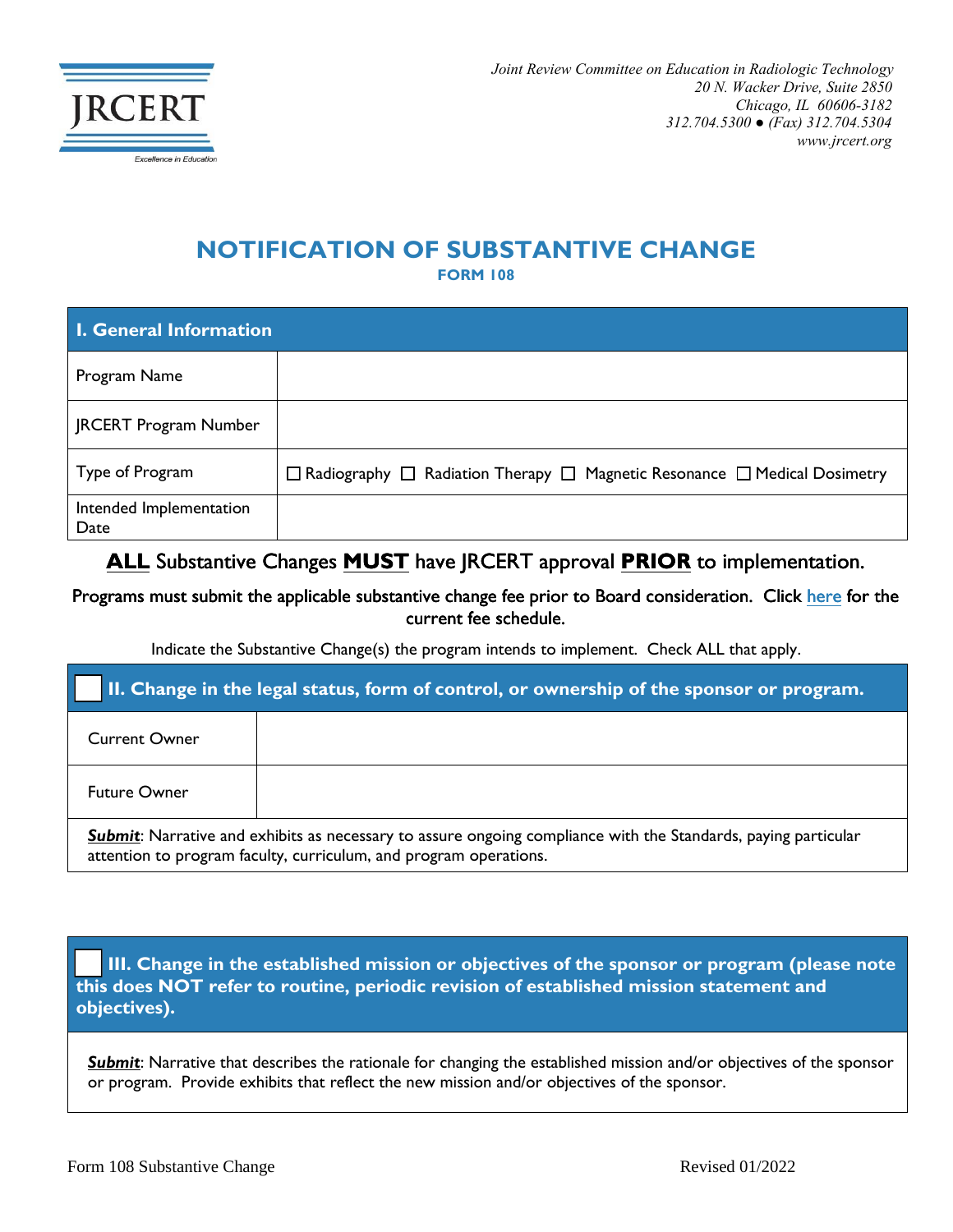| IV. Change in the established curriculum of the program.                                                                                                                                                                                                                                                                                                                                                                                                                                                                                                                                                  |  |
|-----------------------------------------------------------------------------------------------------------------------------------------------------------------------------------------------------------------------------------------------------------------------------------------------------------------------------------------------------------------------------------------------------------------------------------------------------------------------------------------------------------------------------------------------------------------------------------------------------------|--|
| Check all applicable options below and provide a narrative as indicated. For all options,<br>Describe the curriculum change/revision and provide a rationale for the change.<br>Indicate if the new curriculum impacts the mission, goals, and learning outcomes of the program.<br>Verify that the new curriculum meets ASRT/AAMD/AEIRS established criteria by submitting an updated<br>Curriculum Analysis Gris (available at www.jrcert.org under Program Directors & Faculty/Program Forms).<br>Submit: an outline of the former curriculum and an outline of the revised curriculum noting changes. |  |
| Change from clock hours to credit hours or credit hours to clock hours.                                                                                                                                                                                                                                                                                                                                                                                                                                                                                                                                   |  |
|                                                                                                                                                                                                                                                                                                                                                                                                                                                                                                                                                                                                           |  |
| Addition or deletion of more than 10% of existing clock hours.                                                                                                                                                                                                                                                                                                                                                                                                                                                                                                                                            |  |
| **Consistent with Policy 11.407, Procedure 11.407G, the JRCERT will initiate the continuing accreditation process<br>which includes submission of a self-study report and an onsite review (see JRCERT Policy 11.600) if the program adds<br>or deletes more than 20% of existing clock hours.**                                                                                                                                                                                                                                                                                                          |  |
|                                                                                                                                                                                                                                                                                                                                                                                                                                                                                                                                                                                                           |  |
| Addition of courses at a degree or credential level different from that included in the program's current<br>accreditation.                                                                                                                                                                                                                                                                                                                                                                                                                                                                               |  |
| **Contact the office for guidance in submission of appropriate documentation.**                                                                                                                                                                                                                                                                                                                                                                                                                                                                                                                           |  |
|                                                                                                                                                                                                                                                                                                                                                                                                                                                                                                                                                                                                           |  |
| Addition and/or deletion of more than two (2) courses.                                                                                                                                                                                                                                                                                                                                                                                                                                                                                                                                                    |  |
| **Consistent with Policy 11.407, Procedure 11.407G, the JRCERT will initiate the continuing accreditation process<br>which includes submission of a self-study report and an onsite review (see JRCERT Policy 11.600) if the program adds<br>or deletes more than six $(6)$ courses.**                                                                                                                                                                                                                                                                                                                    |  |
|                                                                                                                                                                                                                                                                                                                                                                                                                                                                                                                                                                                                           |  |
| Addition or deletion of more than eight (8) weeks of program length                                                                                                                                                                                                                                                                                                                                                                                                                                                                                                                                       |  |
| Changed from<br>months to<br>months                                                                                                                                                                                                                                                                                                                                                                                                                                                                                                                                                                       |  |
| **Consistent with Policy 11.407, Procedure 11.407G, the JRCERT will initiate the continuing accreditation process<br>which includes submission of a self-study report and an onsite review (see JRCERT Policy 11.600) if the program adds<br>or deletes more than twelve (12) weeks of program length.**                                                                                                                                                                                                                                                                                                  |  |
|                                                                                                                                                                                                                                                                                                                                                                                                                                                                                                                                                                                                           |  |